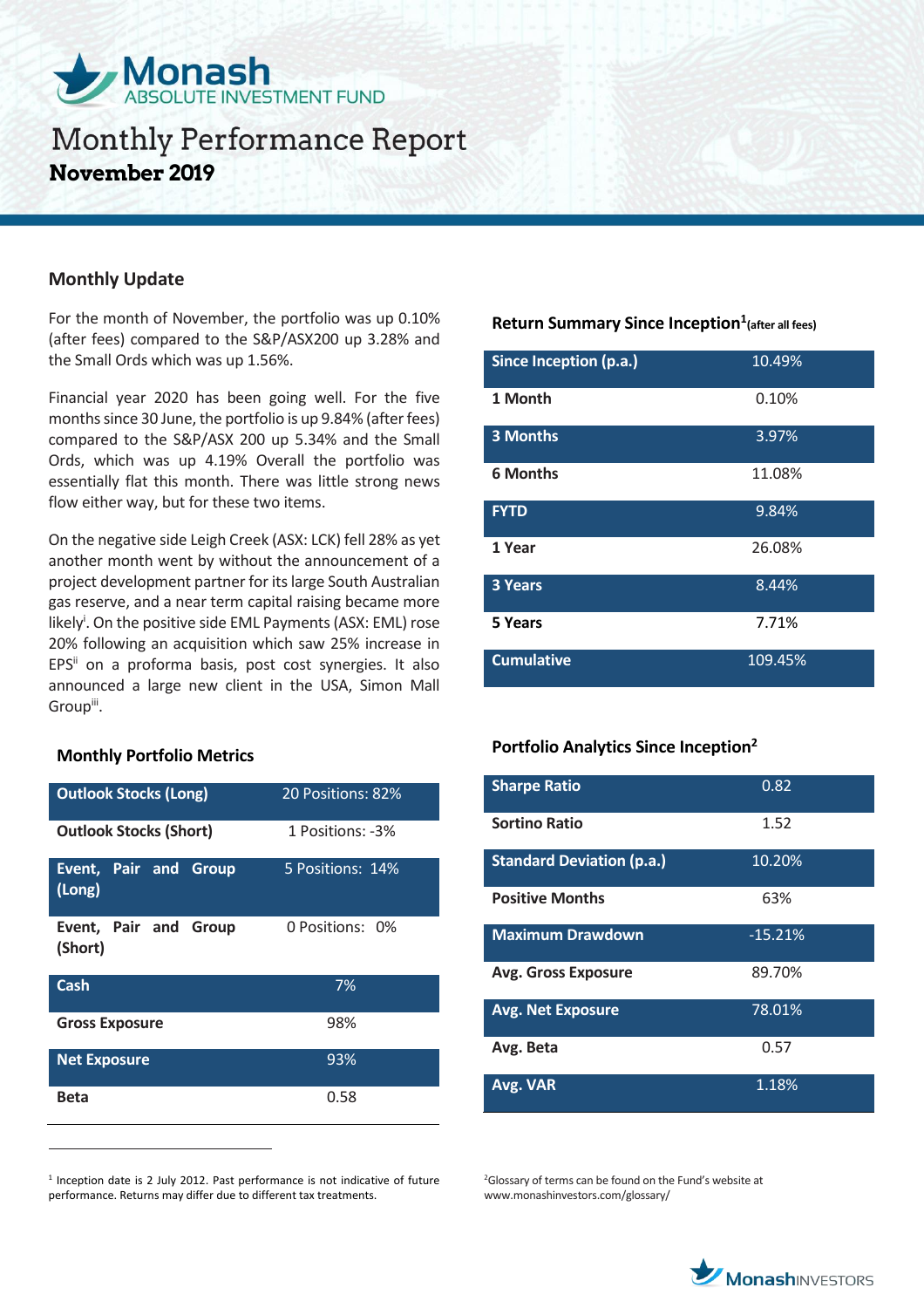

This month we have a short piece on one of the larger holdings in the portfolio Electro Optic Systems (ASX: EOS).

#### **Electro Optic Systems (ASX: EOS) – Winning the arms race**

EOS uses lasers to track satellites in space and to target enemy vehicles on the battlefield. It might sound like science fiction but it has \$250m of sales and \$36m of EBIT<sup>iv</sup> locked in for next year, with sales growing at 40%, and EBIT 50% the following year. It has no debt. At a PE<sup>v</sup> of 20x for FY21, surging earnings and positive announcements to come, EOS is our number 1 pick for 2020.

It operates in three divisions, only one of which is currently being valued by the market. Let's start with that one.

#### **Defence**



These remote weapon systems sit on top of vehicles and are armed with machine guns, canons and missiles. The division has an order backlog of more than \$600m and tender submissions worth more than \$2.5b with existing customers<sup>vi</sup>. There is no competitor system as cheap, light or effective, so they have had a 100% tender win rate. We expect the tender pipeline to strengthen strongly in the near term due to the need of the West to stay ahead of Chinese and Russian technology, and the emerging threat from drones.

#### **Space**



EOS makes more than 15,000 space tracks each week. Their infrastructure is much cheaper to build and operate than the established global radar networks. It is also developing lasers to manoeuvre space debris in orbit. The main opportunity is

tv Ltd ABN 29 159 382 813. AFSL 469 556 ("Winston Capital") for the d advice in relation to the Monash Absolute Investment Fund ARSN 606 855 501 ("Fund"). Monash Investors is the investment manager of the Fund. The Trust Company (RE Services) Limited ABN 45 003 278 831, AFSL 235 150 ("Perpetual") is responsible entity of, and issuer of units in, the Fund. The inception date of the Fund is 2nd July 2012. The information provided in this document is general information only and does not constitute investment or other advice. The content of this document does not constitute an offer or solicitation to subscribe for units in Accordingly, reliance should not be placed on this document as the basis for making an investment, financial or other decision. This information does not take into account your investment objectives, particular needs or fi Perpetual do not accept liability for any inaccurate, incomplete or omitted information of any kind or any losses caused by using this information. Any investment decision in connection with the Fund should only be made ba for the Fund. A product disclosure statement ("PDS") issued by Perpetual dated 12 September 2017 is available for the Fund. You should obtain and consider the PDS for the Fund before deciding whether to acquire, or continu units in the Fund can only be made pursuant to the application form attached to the PDS. Performance figures assume reinvestment of income. Past performance is not a reliable indicator of future performance. Comparisons are provided for information purposes only and are not a direct comparison against benchmar

Monash Investors, Winston Capital and Perpetual do not guarantee repayment of capital or any particular rate of return from the Fund and do not give any representation or warranty as to the reliability, completeness or acc

opinions and estimates included in this document constitute judgments of Monash Investors as at the date of this document are subject to change without notice. Perpetual is not responsible for this document.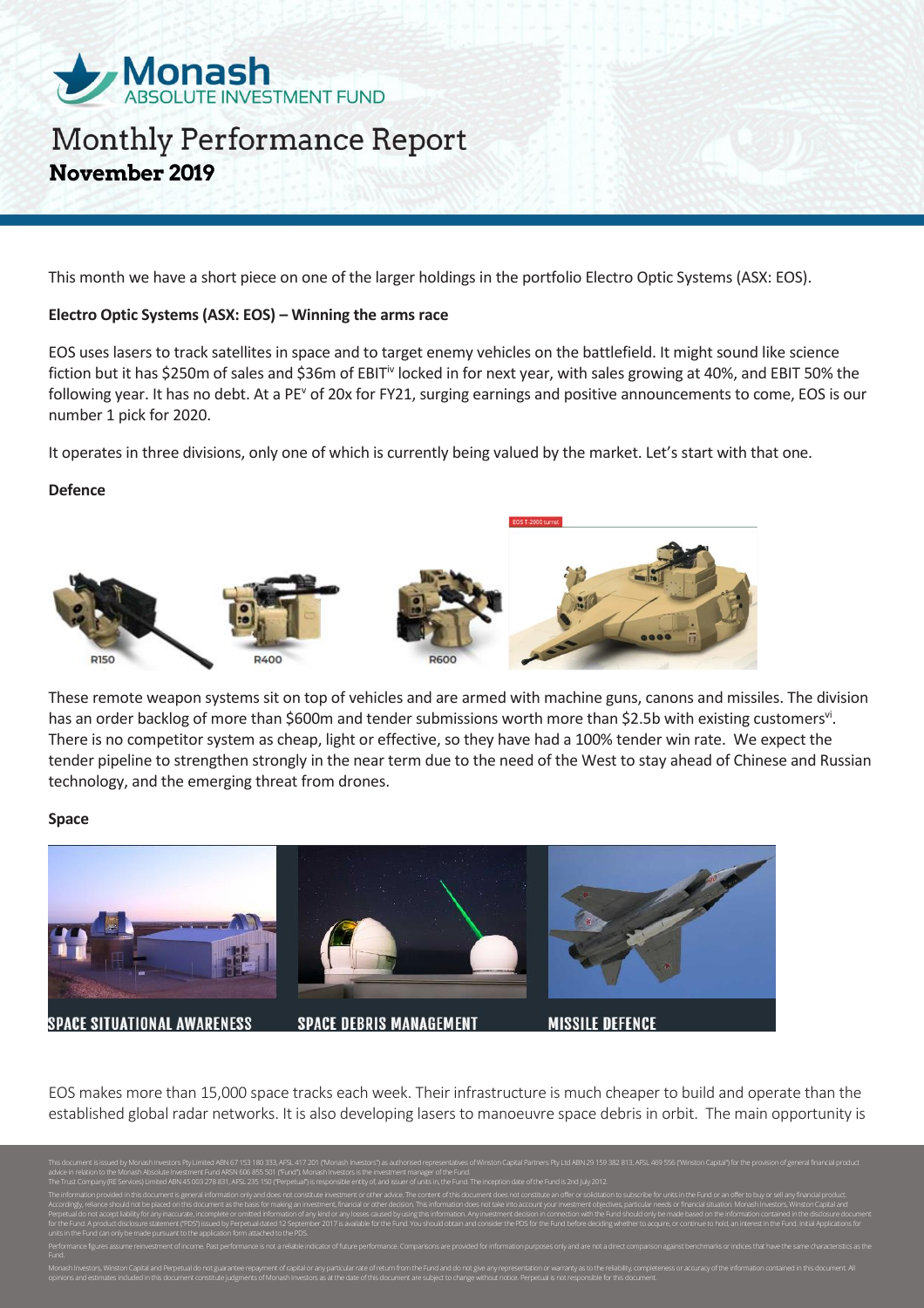

military, with management estimating the potential market at \$2b of the next 10 years. This division currently operates close to break even.

#### **Communications**



EOS has now completed several technology breakthroughs required for next-generation space communications. EOS has invested around \$250 million over 9 years, including around \$50 million of contributions from government partners in the USA and Australia. Their laser technology provides the equivalent bandwidth of optical fibre to satellites, which is 20 times the maximum bandwidth achievable with the micro-wave technology exclusively in use to-day.

EOS has formed a Communications division by merging its space communications assets with EM Solutions, which provides mobile microwave satellite communications, as a way of introducing its new laser based technology to the communications market. This new division is already EBIT positive.

#### **Conclusion**

While we expect that the stock price will climb in 2020 on contract wins from the Defence division, we believe that the Space and Communications divisions will ultimately be worth more than the current value of the company.

It's products might look like they are straight out of a movie, however they are improving our standard of living, and it's a great company visit. Most importantly, it has been a good investment for us. We first bought the stock in February 2018 at \$2.90, it closed November 2019 at \$6.

advice in relation to the Monash Absolute Investment Fund ARSN 606 855 501 ("Fund"). Monash Investors is the investment manager of the Fund. The Trust Company (RE Services) Limited ABN 45 003 278 831, AFSL 235 150 ("Perpetual") is responsible entity of, and issuer of units in, the Fund. The inception date of the Fund is 2nd July 2012. The information provided in this document is general information only and does not constitute investment or other advice. The content of this document does not constitute an offer or solicitation to subscribe for units in Accordingly, reliance should not be placed on this document as the basis for making an investment, financial or other decision. This information does not take into account your investment objectives, particular needs or fi Perpetual do not accept liability for any inaccurate, incomplete or omitted information of any kind or any losses caused by using this information. Any investment decision in connection with the Fund should only be made ba for the Fund. A product disclosure statement ("PDS") issued by Perpetual dated 12 September 2017 is available for the Fund. You should obtain and consider the PDS for the Fund before deciding whether to acquire, or continu units in the Fund can only be made pursuant to the application form attached to the PDS. Performance figures assume reinvestment of income. Past performance is not a reliable indicator of future performance. Comparisons are provided for information purposes only and are not a direct comparison against benchmar

Monash Investors, Winston Capital and Perpetual do not guarantee repayment of capital or any particular rate of return from the Fund and do not give any representation or warranty as to the reliability, completeness or acc opinions and estimates included in this document constitute judgments of Monash Investors as at the date of this document are subject to change without notice. Perpetual is not responsible for this document.